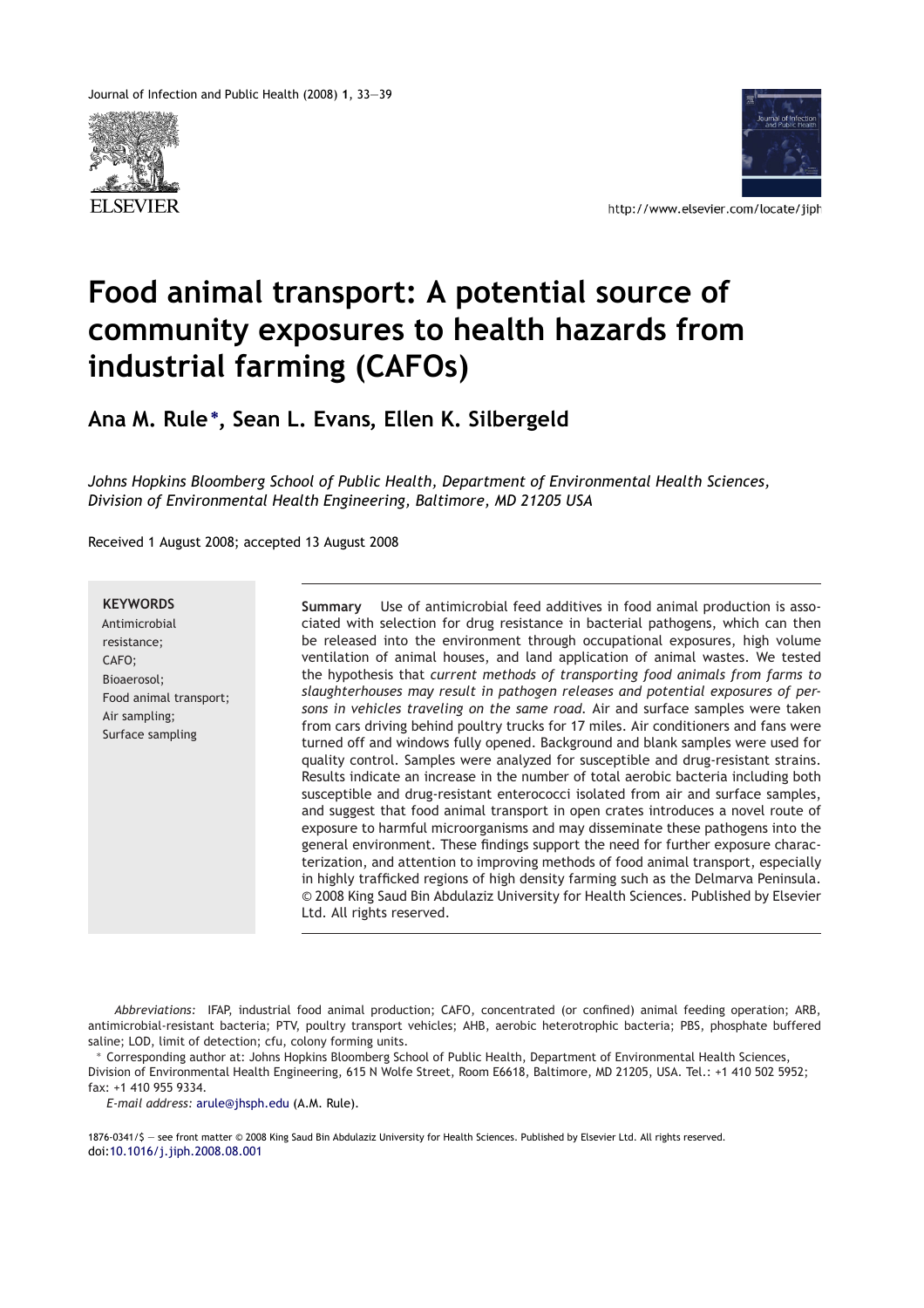## **Introduction**

The industrial food animal production (IFAP) environment, of which some operations (depending upon size) are also known as concentrated animal feeding operations (CAFOs), is a well characterized source of antibiotic-resistant pathogenic bacteria, with documented exposures to human populations via multiple pathways [1—4]. Our research in this area has characterized both food and environmental pathways of exposure to antimicrobial-resistant bacteria (ARB) in the context of broiler poultry production on the Delmarva Peninsula, one of the major production areas in the US [5—7].

The purpose of this project was to investigate a hitherto unstudied route of potential community exposures to ARBs from poultry production: the transport of live flocks from poultry houses to processing plants. Food animals are customarily transported from CAFOs to slaughterhouses in pens, open cages, or crates stacked on flat bed trailers or in a trailer with little or no containment. These methods provide no barrier to pathogens into the environment. Transport cages are known to become highly contaminated with feces and bacteria during the process of transport [8—13]. Ramabu et al. [14], in a study of *Campylobacter* contamination within the broiler poultry production environment, found that after transport, poultry crates were contaminated at a rate of 75%, while 47% of truck beds were also contaminated. This phenomenon has been associated with the contamination of flocks as they enter the processing plant [15—17].

This potential route of environmental release is of public health importance to both local and regional communities. In the Delmarva Peninsula, the opportunities for broader population exposure are considerable, since during the summer months hundreds of thousands of vehicles cross through the same roads trafficked by poultry transport vehicles (PTVs) in order to reach major recreation areas in all three states. *The specific aim of this project was to test the hypothesis that persons riding in passenger cars behind live broiler PTVs are at risk of exposure to antibiotic-resistant bacteria originating from uncontrolled releases of feces and other materials from the open crates of PTV*.

## **Methods**

## **Feasibility study**

Prior to undertaking this study, we first validated methods of sample collection in cars through trial runs in Baltimore City and in the Delaware, Maryland and Virginia (Delmarva) peninsula. We ran several experimental runs in the same or nearby locations as the routes utilized by PTVs. After confirming methods for air and surface sampling, we conducted three environmental sampling trips, from June through October 2007.

### **Sampling site and collection**

This study was conducted on the Delmarva Peninsula, a region with the highest density of broiler chickens per farm acre in the United States, in which several major poultry processing plants are also located [18] (see Fig. 1; area of sampling is indicated by the dashed oval). The route of sampling (route 13) was selected because it is the only access road from farms in Maryland to processing plants in Virginia. We chose PTVs traveling to a processing plant in Accomack, VA, since this facility was located approximately 17 miles (∼20 min) south from the start point for this study, which



**Figure 1** Delmarva peninsula, with the sampling area indicated by the dashed oval. Map of the Delmarva Peninsula provided by: www.worldatlas.com.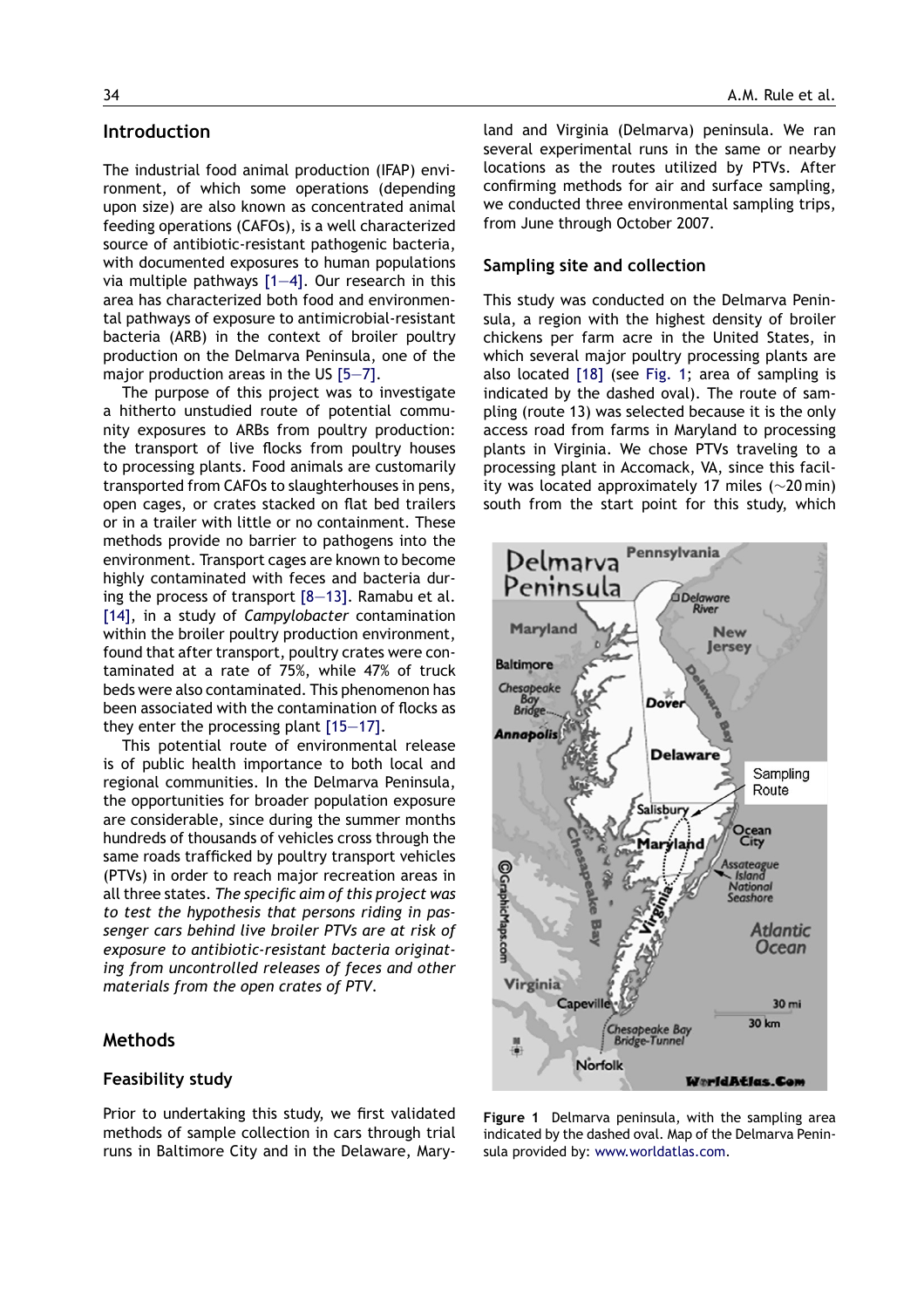maximized the time for following each PTV. Each sampling run was carried out by a four door passenger vehicle traveling from the starting point to the plant. Briefly, each vehicle followed a truck (2—3 car lengths distance behind) for 17 miles until reaching the processing plant. Air conditioners and fans were turned off and all four windows were fully opened during each sampling run. Three separate air sampling events were conducted on June 20 2007, August 14 2007, and October 18 2007, consisting of 1 run, 6 runs, and 3 runs respectively, for a total of 10 runs. Surface sampling was conducted only on the August and October runs, for a total of 5 runs. Start and end times, temperature and relative humidity were recorded for each run.

Air samples were collected using two methods: a sterile all-glass sampler (BioSampler®, SKC Inc) with 20 ml sterile  $1 \times$  PBS as collection media and 25 mm gelatin filters (Sartorius, Germany) on sterile open-faced cassettes (Derlin 1107, Pall Life Sciences, Ann Arbor, MI). The BioSampler® collected air samples at a calibrated flow rate of 12.5 L/min, while the open-faced filter had a calibrated flow rate of 4 L/min. The BioSampler was placed in the center of the back seat, with the air intake facing directly to the front. Air was drawn with a vacuum pump (VP0435A, MEDO USA) connected through a power inverter (Pwrinv 400 W, AIMS Corp., Taiwan, ROC) to the vehicle's power. The filter holder was clipped to the side of the driver's head rest at a slightly downward angle (to simulate normal breathing and avoid direct impaction). Both samplers are designed to collect bioaerosols larger than  $0.3 \mu$ m in diameter. At the termination of each run (within 10 min) the filters were aseptically placed in tubes containing sterile PBS, and the remaining BioSampler® volumes (the air flow caused some evaporation) were recorded and pipetted into sterile tubes.

Surface samples were collected using sterile swabs, wetted with sterile PBS, from two designated surfaces: external, from the outside door handle on the driver's side, and internal: from the top surface of an unopened soda can placed in the cup holder between the driver and front passenger seats. Wipes were collected by wiping for approximately 20 s, and then stirred into sterile PBS in a tube for another 20—30 s.

Blank and background control samples were also collected for both air and surface sampling. Blank air control samples consisted of collection liquid and filters that were inside the car but not exposed to the air. Surface blanks were collected immediately after swiping the target surface with an alcohol swab. Background control air samples were collected during a drive in the same road, in the absence of a PTV, using the same sampling protocol as described above; surface background controls were collected after this control drive. All samples were stored on ice, and processed immediately upon returning to the laboratory (within 8 h).

#### **Bacterial isolation and enumeration**

Total aerobic heterotrophic bacteria (AHB) and *Enterococcus* spp. samples were isolated and enumerated using respective agar media, all obtained from Becton Dickinson (Sparks, MD). Samples were analyzed for culturability using standard dilution and spread-plating methods, as well as membrane filtration technique [19]. Briefly, a 1 mL aliquot of each sample was passed through a 47 mm diameter, 0.45  $\mu$ m pore size cellulose membrane filter (GE Water & Processing Technologies) using a filter funnel and vacuum system. Microorganisms present in the sample are retained on the surface of the filter which is then placed on a nutrient agar plate. In addition, 100  $\mu$ L aliquots of each sample are plated on nutrient agar. AHB spp. were isolated on tryptic Soy agar, while *Enterococcus* spp. were isolated on enterococcosel agar. All samples were plated in triplicate. Tryptic soy agar plates were incubated at 37 ◦C for 24 h, while enterococcosel agar plates were incubated at 37 ℃ for 36 h. Blank and background controls were included in all analyses.

Resulting colonies were counted, and used to determine the concentration of isolated bacteria per cubic meter of air or per square centimeter of surface area as per Eqs. (1) and (2). Enterococcal colonies were indicated by the formation of a black precipitate on enterococcosel agar. Selected presumptive enterococci isolates (Note: previous research on air samples [20] showed that not all isolates growing on this media were *Enterococcus* spp., and therefore we will use the term ''presumptive'') were re-plated on enterococcosel agar and archived in 10% glycerol—tryptic soy broth at −80 ◦C for subsequent antimicrobial susceptibility testing.

$$
\frac{\text{cfu}}{\text{m}_{\text{air}}^3} = \frac{\text{cfu}}{V_{\text{p}} \left(\text{mL}_{\text{liq}}\right)} \times \frac{V_{\text{f}} \left(\text{mL}_{\text{liq}}\right)}{Q_{\text{s}} \left(\text{L}_{\text{air}}/\text{min}\right) \times t_{\text{s}} \left(\text{min}\right))} \times \frac{1000 \left(\text{L}_{\text{air}}\right)}{\text{m}_{\text{air}}^3} \tag{1}
$$

$$
\frac{\text{ctu}}{\text{cm}^2} = \frac{\text{ctu}}{V_p \text{ (mLliq)}} \times \frac{V_f \text{ (mLliq)}}{A_s \text{ (cm}^2)} \tag{2}
$$

where cfu is the colony forming units per plate,  $V<sub>p</sub>$  the volume of liquid plated (mL<sub>liq</sub>),  $V<sub>f</sub>$  the final volume of liquid from where samples were plated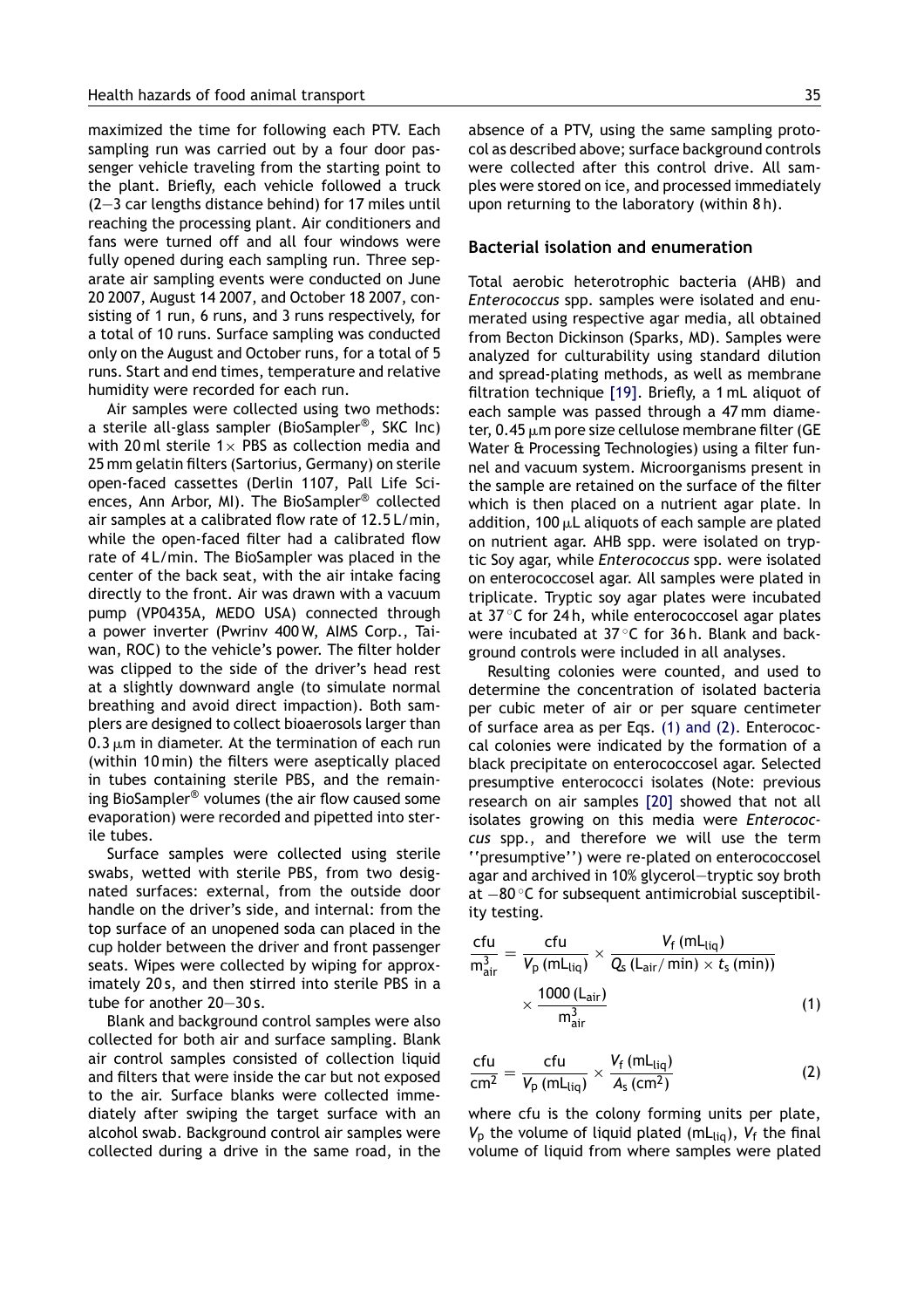(mL<sub>liq</sub>),  $Q_s$  the air flow rate (L<sub>air</sub>/min),  $T_s$  the sampling time (min), and  $A_s$  is the area swiped (cm<sup>2</sup>).

Due to poor recovery of resistant isolates during enterococcal isolation of samples collected from runs 1 and 2 using the protocol mentioned above, we decided to increase the sensitivity of the assay for detection of resistant enterococcal isolates in the samples from run 3 by enriching samples in nutrient broth supplemented with antibiotics at breakpoint concentrations [5]. This strategy optimizes the likelihood of recovering resistant isolates if these are present. Isolates were enriched in enterococcosel broth with the following antibiotics (concentrations): tetracycline  $(8 \mu g/ml)$ , vancomycin  $(16 \mu g/ml)$ , erythromycin  $(4 \mu g/ml)$ , and quinupristin—dalfopristin  $(2 \mu g/ml)$ .

Since most of the background samples were below the limit of detection (<LOD), a method LOD was calculated for comparison purposes. This is determined by the minimum number of colony forming units (cfu) per plate, following EPA SW 846 [21]. Eqs. (3) and (4) show the LOD for each method, which was used for graphically representing our data, and where  $V_s$  is the volume of total sample,  $V_p$  is the volume of sample plated,  $A_s$  is the total surface area swiped, and  $V_a$  is the volume of air sampled.

$$
LOD surface \left(\frac{cfu}{cm^2}\right) = \frac{5 cfu}{V_p (mL_{liq})} \times \frac{V_s (mL_{liq})}{swab} \times \frac{1 swab}{A_s (cm^2)}
$$
(3)

$$
LOD air \left(\frac{cfu}{m_{air}^3}\right) = \frac{5 cfu}{V_p (mL_{liq})} \times \frac{V_s (mL_{liq})}{sample} \times \frac{sample}{V_a (m_{air}^3)}
$$
(4)

## **Antibiotic susceptibility testing**

The disk diffusion method [22] was used to assess the susceptibility of presumptive enterococci isolates (*n* = 104) to eight different antimicrobial drugs. The antimicrobial drugs (including concentrations) used to test for susceptibility were selected based on our previous studies in the broiler poultry environment: penicillin (10 IU), erythromycin (15  $\mu$ g), virginiamycin [streptogramin A and B combination]  $(15 \mu g)$ , vancomycin (30  $\mu$ g), streptomycin (300  $\mu$ g), gentamicin (120  $\mu$ g), ciprofloxacin (5  $\mu$ g), and tetracycline (30  $\mu$ g). All drug-impregnated disks were obtained from Becton Dickinson (Sparks, MD).

To perform the disk diffusion test, archived enterococcal isolates were grown on Tryptic soy agar at 37 ◦C under aerobic conditions. After 24 h, each bacterial sample was suspended in 4 mL Mueller—Hinton broth with a sterile inoculating loop and adjusted to a 0.5 McFarland standard using a Vitek colorimeter (Hach, Loveland, CO). Using a sterile cotton swab, a standard lawn of each sample was created on Mueller—Hinton agar plates. This was followed by dispensing the antimicrobial disks on each plate providing 33 mm distance between disk centers using a disk dispenser obtained from Becton Dickinson (Sparks, MD). Plates were incubated at 37 ◦C for 24 h.

The zones of inhibition created by exposure to each antimicrobial drug were measured using a millimeter ruler. The following zone diameters (in mm) correspond to resistance, intermediacy, and susceptibility to respective antibiotics: penicillin [<14, -, >15]; erythromycin [<13, 14-22, >23]; virginiamycin [≤15, 16—18, ≥19]; vancomycin [≤14, 15—16, ≥17]; streptomycin [≤6, 7—9, ≥10]; gentamicin  $\left[\leq 6, 7-9, \geq 10\right]$ ; ciprofloxacin  $\left[\leq 15, 7-9, 12\right]$ 16—20, ≥21]; and tetracycline [≤14, 15—18, ≥19] [22].

## **Statistical analysis**

Statistical significance was considered at  $\alpha$  = 0.05 level, and tested using STATA® (College Station, TX). Differences between the air samples (*N* = 9) and their respective backgrounds (*N* = 4) were tested using two-sample *t*-tests with equal variances. Differences between the two air samplers were tested with paired *t*-tests. Differences between the swab samples (*N* = 5 for internal and 3 for external) and their respective controls (*N* = 4 for internal and 3 for external) were determined with Wilcoxon rank-sum non-parametric tests, due to small sample size.

## **Results**

## **Enumeration of AHB and enterococci from air and surface samples**

Results are presented as concentrations in comparison to background. Background for all methods was <5 cfu/plate. This count was used to establish the LOD for each method.

Based on Eqs. (3) and (4), LOD for the interior wipe =  $1.25 \text{ c}$ fu/cm<sup>2</sup>; LOD for the exterior wipe=0.25 cfu/cm<sup>2</sup>; LOD for the BioSampler samples = 400 cfu/m<sup>3</sup>, and LOD for the filter samples =  $500$  cfu/m<sup>3</sup>.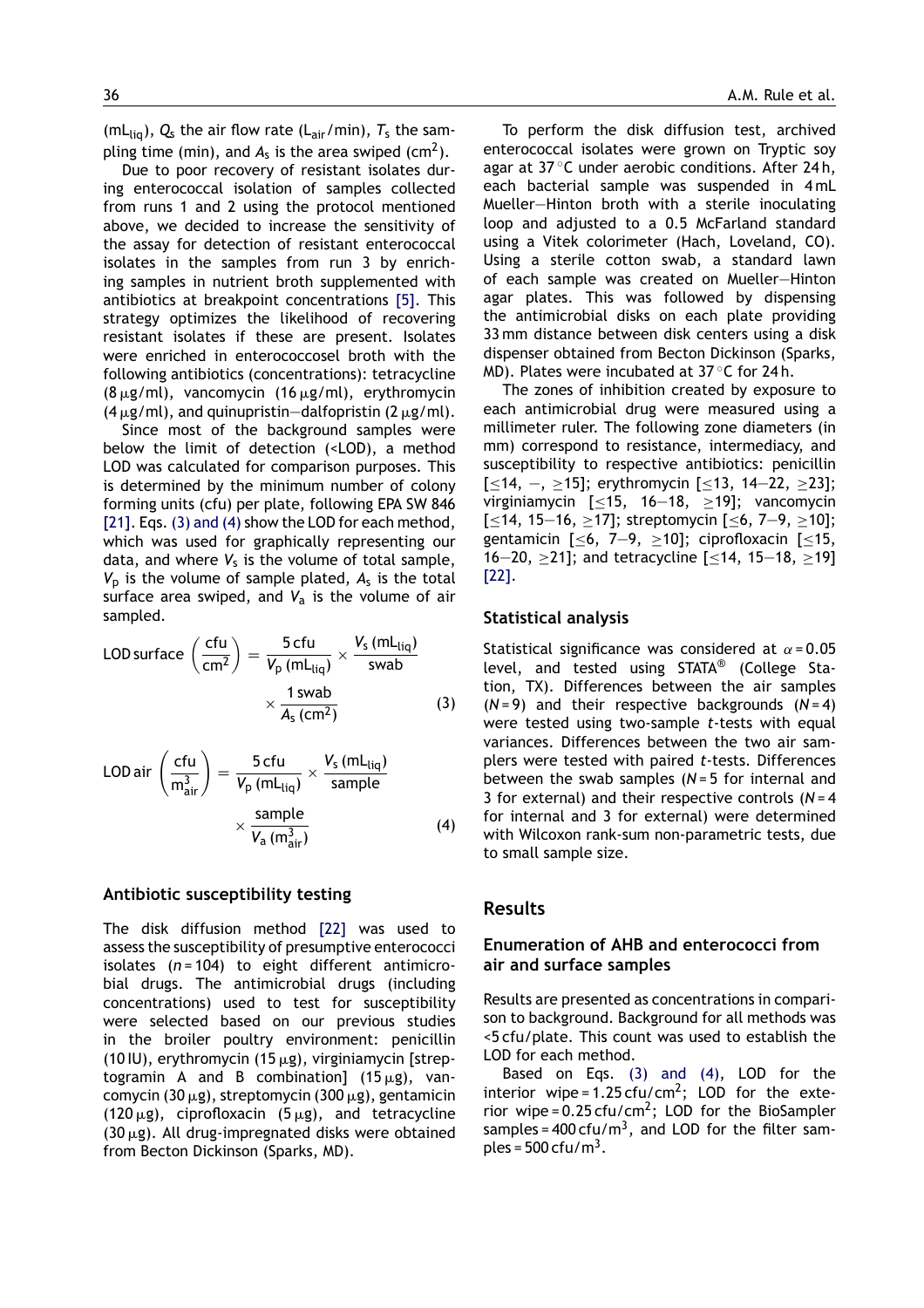

**Figure 2** Increased levels of airborne AHB (aerobic heterotrophic bacteria ) and presumptive enterococci (ENT) as compared to background levels from both BioSampler (BS) and gelatin filter (Fltr). Data for all 10 runs, June 20, August 14, October 18, 2007. ABkg = Air Background Control. The box extends from the 25th to the 75th percentile. The line across the box represents the median value. The whiskers extend to the most extreme observations that are within 1.5 times the percentiles. Points outside this range represent outliers.  $\infty$  : statistically significant from background.

### **Air samples**

Data for all 10 runs are presented in Fig. 2. Mean concentrations of airborne AHB collected while driving behind PTVs were  $2.8 \times 10^3$  cfu/m<sup>3</sup> for BioSamplers and 3.6  $\times$  10<sup>3</sup> cfu/m<sup>3</sup> for the filters, both statistically higher than background controls (all background controls were <LOD) (*p* < 0.05). Average concentrations of presumptive airborne enterococci for the control runs were <LOD, with concentrations of 1.3  $\times$  10<sup>3</sup> cfu/m<sup>3</sup> from the BioSampler (p>0.05) and 2.3  $\times$  10<sup>3</sup> from the filter sampler (*p* < 0.01).

### **Surface samples**

Interior and exterior wipe samples were positive after driving behind PTVs. Background levels for AHB and presumptive enterococci were below the limit of detection (<1.25 and <0.25 cfu/cm<sup>2</sup> for both interior and exterior surfaces respectively) on both dates. Average levels on the interior surface after driving behind PTV were 18 cfu/cm<sup>2</sup> for AHB ( $p < 0.05$ ) and 9 cfu/cm<sup>2</sup> for presumptive enterococci (*p* > 0.05). Average external AHB and presumptive enterococci levels were 2.8 and 2.3 cfu/cm<sup>2</sup>, respectively, both higher than background (*p* > 0.05). All samples were above the limit of detection. Data are presented in Fig. 3.



**Figure 3** Increased levels of AHB (aerobic heterotrophic bacteria) and presumptive enterococci (ENT) from surface samples as compared to background. External control (Ext ctrl) and Internal control (Int ctrl) are background controls (not following poultry transport vehicles (PTV)). Internal/External sample represent surface samples (following PTV) in cfu/cm<sup>2</sup>. N=5 for the internal samples, *N* = 4 for internal controls, and *N* = 3 for external controls and samples. The box extends from the 25th to the 75th percentile. The line across the box represents the median value. The whiskers extend to the most extreme observations that are within 1.5 times the percentiles. Points outside this range represent outliers.  $\hat{\varphi}$  : statistically significant from background; • : data outlier.

#### **Antibiotic-resistant enterococci**

Tetracycline, erythromycin, quinupristin/dalfopristin, and high level streptomycin resistance phenotypes were detected among isolated presumptive *Enterococcus* spp. (*n* = 24 out of 96, 25%) recovered from airborne and surface samples after traveling behind poultry transport vehicles. No resistant isolates were detected in background samples. Of the 24 resistant isolates, 62.5% were resistant to tetracycline (Tet<sup>r</sup>), 41.7% were resistant to erythromycin (Ery<sup>r</sup>), one isolate was resistant to quinupristin/dalfopristin and one isolate was resistant to high level concentrations of streptomycin. Three of the 24 isolates were resistant to more than one antibiotic. There was no resistance to vancomycin detected within any of the isolates (Fig. 4).

## **Discussion**

Increased concentrations of AHB and presumptive enterococci were isolated from the air and internal/external surfaces of cars traveling behind PTVs. This confirms the possibility of major pathogen dispersal via this route, and highlights the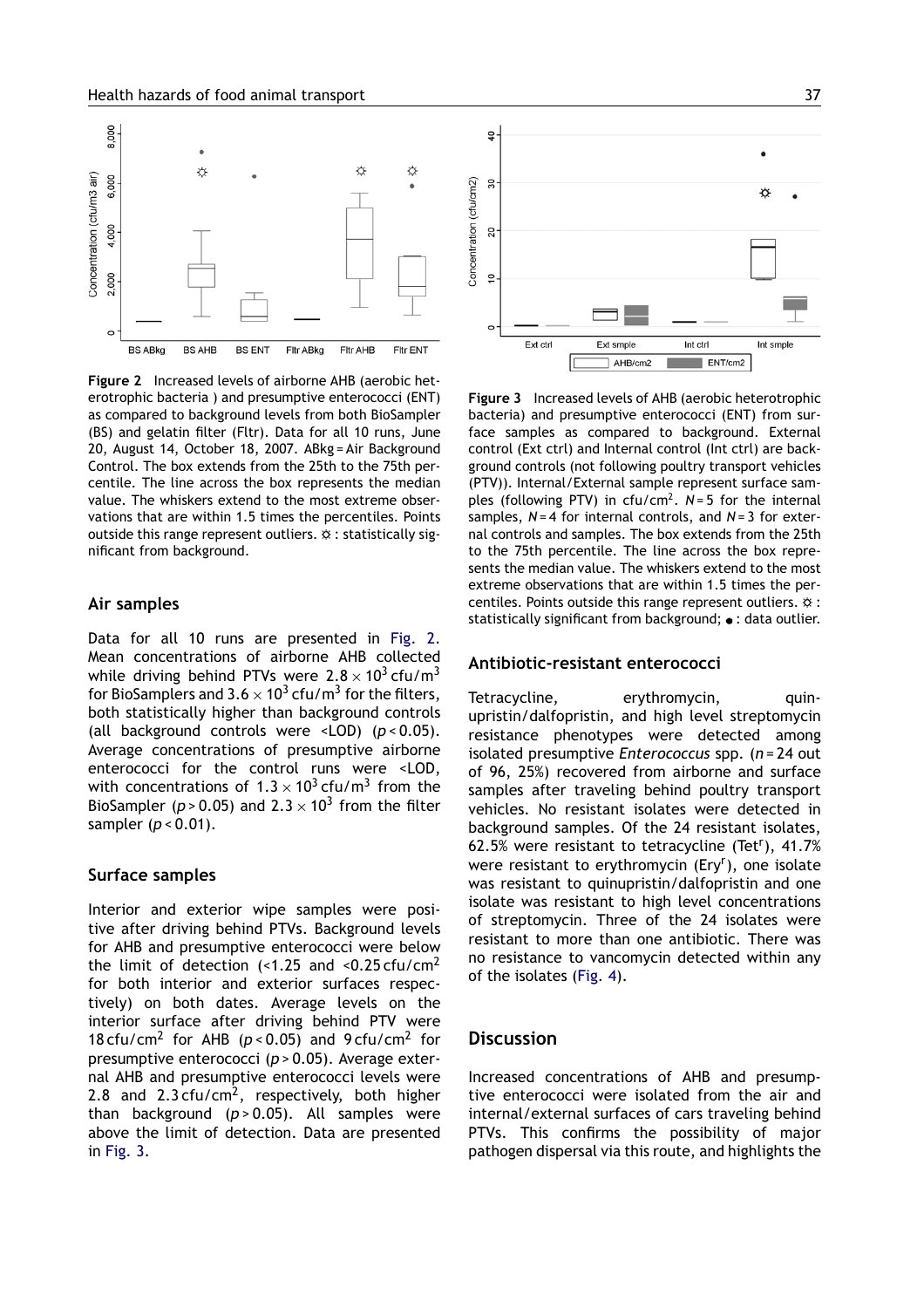

**Figure 4** Phenotypic profile for resistant isolates. Percentage of resistant and total isolates resistant to individual antibiotics and multiple antibiotics. Tet: tetracycline, Ery: erythromycin, Q/D: quinupristin/dalfopristin, HL Strep: high level streptomycin, Pen: penicillin, HL Gent: high level gentamicin, Cip: ciprofloxacin, Van: vancomycin, MD: multi-drug.

importance of better containment of animals and waste. Surface samples indicate that airborne bacteria, including ARB strains, can deposit on surfaces and remain viable for up to 20 min. Twelve presumptive enterococci isolates were found to be resistant to three antimicrobial drugs of human importance: tetracycline, erythromycin, and quinupristin/dalfopristin. These three drugs are all approved for use in broiler poultry [23]. These data are consistent with previous research by us and others that has demonstrated associations between antibiotic use in food animal production and the presence of microbial antibiotic resistance [3,5]. Also of importance, we detected no evidence for vancomycin resistance, consistent with other studies in the food animal environment conducted by us and by Chapin et al. [20]. Since vancomycin analogs have never been used in US food animal production [24], this finding supports the inference that the source of ARB in our samples was not likely to be from humans.

Previous reports have revealed heightened risks of ARB exposure to the public and occupational workers through consumption and handling of raw, improperly cooked or live poultry [6]. Water and air sources near and within animal facilities have also been implicated as sources of exposure to drug-resistant bacteria [20,25,26]. Currently, there are no data on air releases from poultry houses. We and others have also reported that workers handling live poultry are at increased risk of exposure to ARB [6,7]. The results from this study indicate that the current practice of transporting

poultry (and very likely other food animals) may serve as another route of exposure that requires attention. Populations at increased risk to this exposure pathway include motorists and others traveling behind PTV, as well as neighborhood populations along the PTV path, which likely include susceptible populations such as children and elderly people.

This study has also served to validate the use of gelatin filters for sampling biological aerosols inside a moving vehicle. Gelatin filter data were not statistically different (*p* > 0.1) from the widely used and validated BioSampler [27]. This is a significant finding, since collection of bioaerosols onto filters presents advantages over liquid samplers because of their portability and ease of use. The use of membrane filters has traditionally been problematic due to low survival efficiency caused by cell desiccation and poor microbial recovery from the filters [28]. Gelatin filters offer a moist surface conducive to cell viability and the ability to dissolve completely within the diluent, which precludes the need for cell extraction from the filter.

This first study is limited in size and scope. Moreover, during the conduct of the runs we were aware of several factors that may contribute to variability in results. Weather, including temperature, humidity, and wind direction/velocity, may affect levels of bacteria in air and impact on cars [29]. The speed and distance between PTVs and receiver vehicles, which could not be controlled, also varied among vehicles and runs. Given the empirical nature of this sampling, it is not possible to control all these variables and thus substantially more sampling will be required to more precisely estimate risks of exposure, and to support generalization to other poultry producing areas.

Despite the abovementioned limitations, all but one of the air samples and inside surface swipes yielded statistically elevated bacteria from background, and ARB strains were isolated from both air and surface samples. These data are a strong indication that PTVs are a likely route of exposure to antibiotic-resistant bacteria. These findings support the need for further exposure characterization, and attention to improving methods of food animal transport, especially in highly trafficked regions of high density farming such as the Delmarva Peninsula.

#### **Acknowledgements**

Support for this research was received from an Innovation grant from the Johns Hopkins Center for a Livable Future. The authors would like to thank Dr.